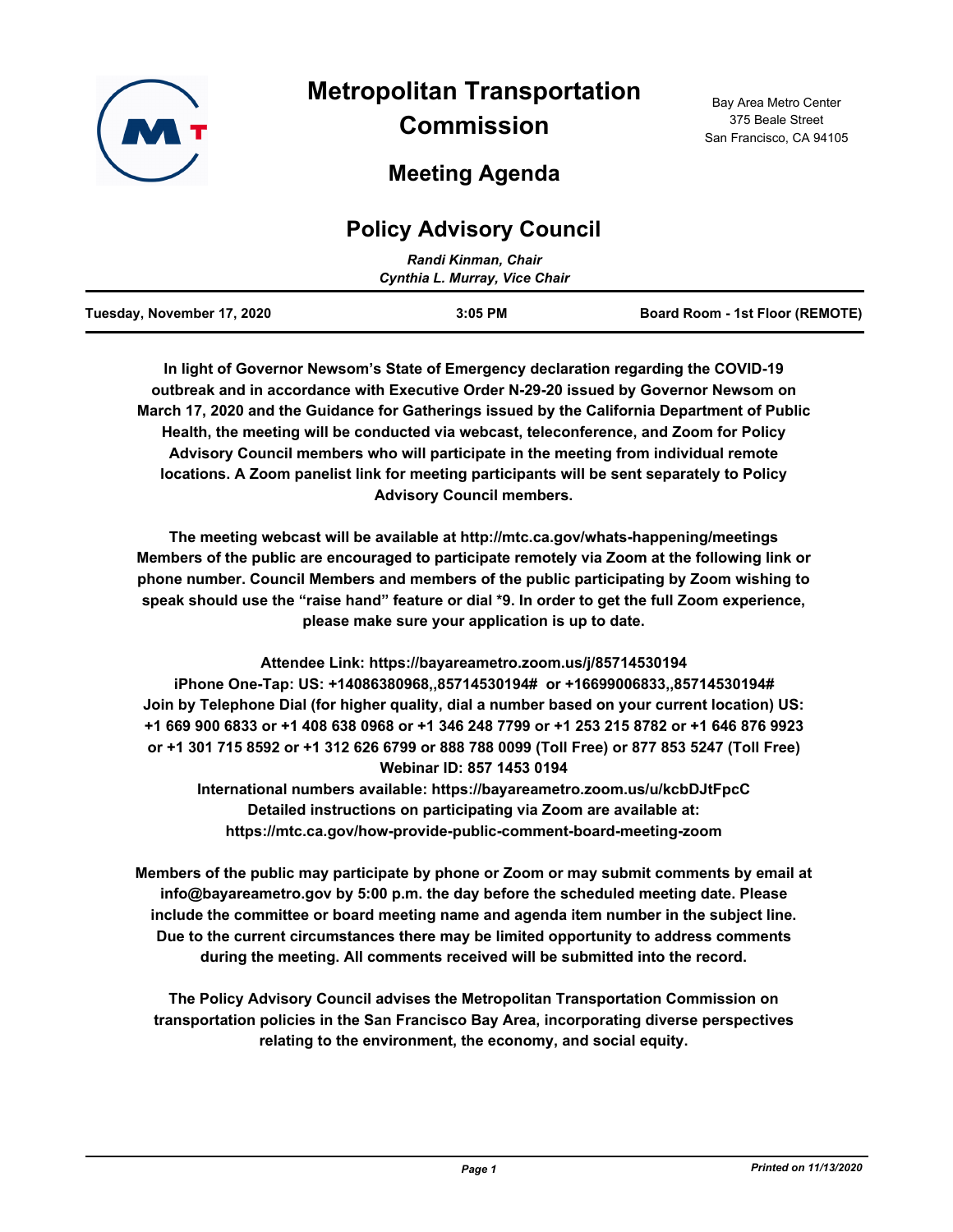### **1. Welcome**

*Randi Kinman, Council Chair*

#### **2. Roll Call / Confirm Quorum**

*Quorum: A quorum of this council shall be a majority of its regular voting members (14).*

| 3. | 20-1555             | Chair's Report<br>(10 minutes)                                  |
|----|---------------------|-----------------------------------------------------------------|
|    | <b>Action:</b>      | Information                                                     |
|    | Presenter:          | Randi Kinman, Council Chair                                     |
| 4. | 20-1556             | Approval of the October 14, 2020 Meeting Minutes<br>(5 minutes) |
|    | <b>Action:</b>      | Approval                                                        |
|    | Presenter:          | Randi Kinman, Council Chair                                     |
|    | <b>Attachments:</b> | 04 Council Minutes Oct 14 2020.pdf                              |

#### **5. Public Comments / Other Business**

*Council Members and members of the public participating by Zoom wishing to speak should use the "raise hand" feature or dial \*9.*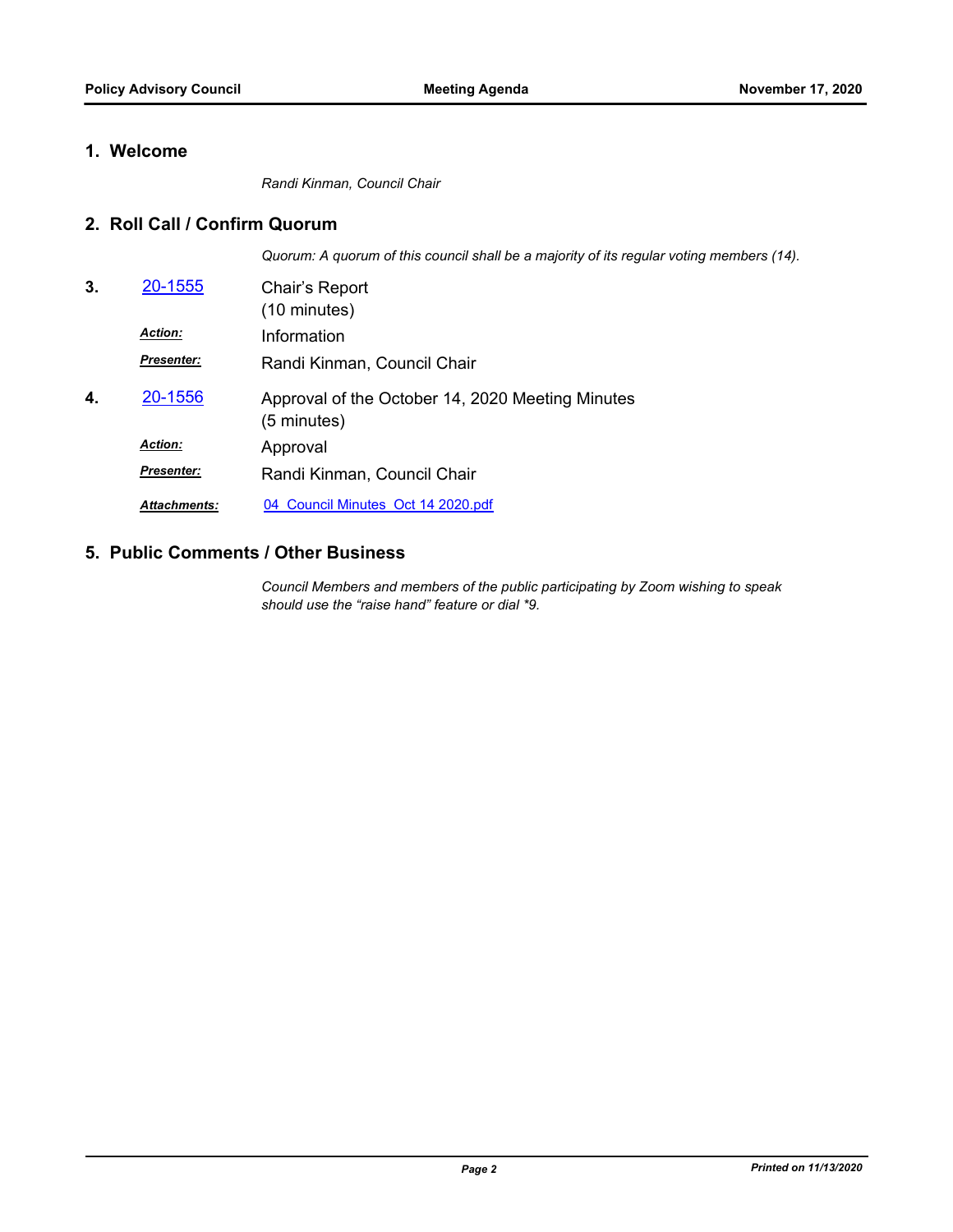| 6. | 20-1557           | <b>Subcommittee Reports</b><br>(5 minutes)                                                                                                                                                                                                                                                                                                                                                                                                                                                                                                                                                                                                                                                                                                                            |
|----|-------------------|-----------------------------------------------------------------------------------------------------------------------------------------------------------------------------------------------------------------------------------------------------------------------------------------------------------------------------------------------------------------------------------------------------------------------------------------------------------------------------------------------------------------------------------------------------------------------------------------------------------------------------------------------------------------------------------------------------------------------------------------------------------------------|
|    |                   | Equity & Access Subcommittee Members: Richard Burnett, Rick Coates,<br>Anne Olivia Eldred, Veda Florez, Christina Gotuaco, Richard Hedges,<br>Michelle Hernandez, Michael Lopez, Rahmon Momoh, and Daisy Ozim                                                                                                                                                                                                                                                                                                                                                                                                                                                                                                                                                         |
|    | <b>Action:</b>    | Fare Coordination and Integration Subcommittee Members: Bob Allen,<br>Urban Habitat; Cat Carter, SF Transit Riders; Abigail Cochran, Policy<br>Advisory Council - Disabled; Anne Olivia Eldred, Policy Advisory Council -<br>Environment; Ian Griffiths, Seamless Bay Area; Tisha Dee Hartman, West<br>Valley College; Richard Hedges, Policy Advisory Council - Senior; Wendi<br>Kallins, Policy Advisory Council - Environment; Jonathon Kass, SPUR;<br>Randi Kinman, Policy Advisory Council - Low Income; Adina Levin, Policy<br>Advisory Council - Environment; Gwen Litvak, Bay Area Council; Monica<br>Mallon, Silicon Valley Transit Users/SJSU; Adrian Mendoza, Policy<br>Advisory Council - Minority; and Brian Stanke, City of San Jose DOT<br>Information |
|    | <b>Presenter:</b> |                                                                                                                                                                                                                                                                                                                                                                                                                                                                                                                                                                                                                                                                                                                                                                       |
|    |                   | Veda Florez, Policy Advisory Council Equity & Access Subcommittee<br>Chair and                                                                                                                                                                                                                                                                                                                                                                                                                                                                                                                                                                                                                                                                                        |
|    |                   | Adina Levin, Policy Advisory Council Fare Coordination and Integration<br>Subcommittee Chair                                                                                                                                                                                                                                                                                                                                                                                                                                                                                                                                                                                                                                                                          |
| 7. | 20-1558           | Blue Ribbon Transit Recovery Task Force Update<br>(30 minutes)                                                                                                                                                                                                                                                                                                                                                                                                                                                                                                                                                                                                                                                                                                        |
|    | Action:           | Update on the Blue Ribbon Transit Recovery Task Force.<br>Information                                                                                                                                                                                                                                                                                                                                                                                                                                                                                                                                                                                                                                                                                                 |
|    | <b>Presenter:</b> | Theresa Romell and Melanie Choy                                                                                                                                                                                                                                                                                                                                                                                                                                                                                                                                                                                                                                                                                                                                       |
|    | Attachments:      | 07 Blue Ribbon.pdf                                                                                                                                                                                                                                                                                                                                                                                                                                                                                                                                                                                                                                                                                                                                                    |
| 8. | 20-1562           | Plan Bay Area 2050: Implementation Plan Development<br>(20 minutes)                                                                                                                                                                                                                                                                                                                                                                                                                                                                                                                                                                                                                                                                                                   |
|    |                   | Overview of the Plan Bay Area 2050 Implementation Plan phase, including<br>key goals and timeline.                                                                                                                                                                                                                                                                                                                                                                                                                                                                                                                                                                                                                                                                    |
|    | Action:           | Information                                                                                                                                                                                                                                                                                                                                                                                                                                                                                                                                                                                                                                                                                                                                                           |
|    | Presenter:        | Chirag Rabari                                                                                                                                                                                                                                                                                                                                                                                                                                                                                                                                                                                                                                                                                                                                                         |
|    | Attachments:      | 08 PBA2050-Implementation.pdf                                                                                                                                                                                                                                                                                                                                                                                                                                                                                                                                                                                                                                                                                                                                         |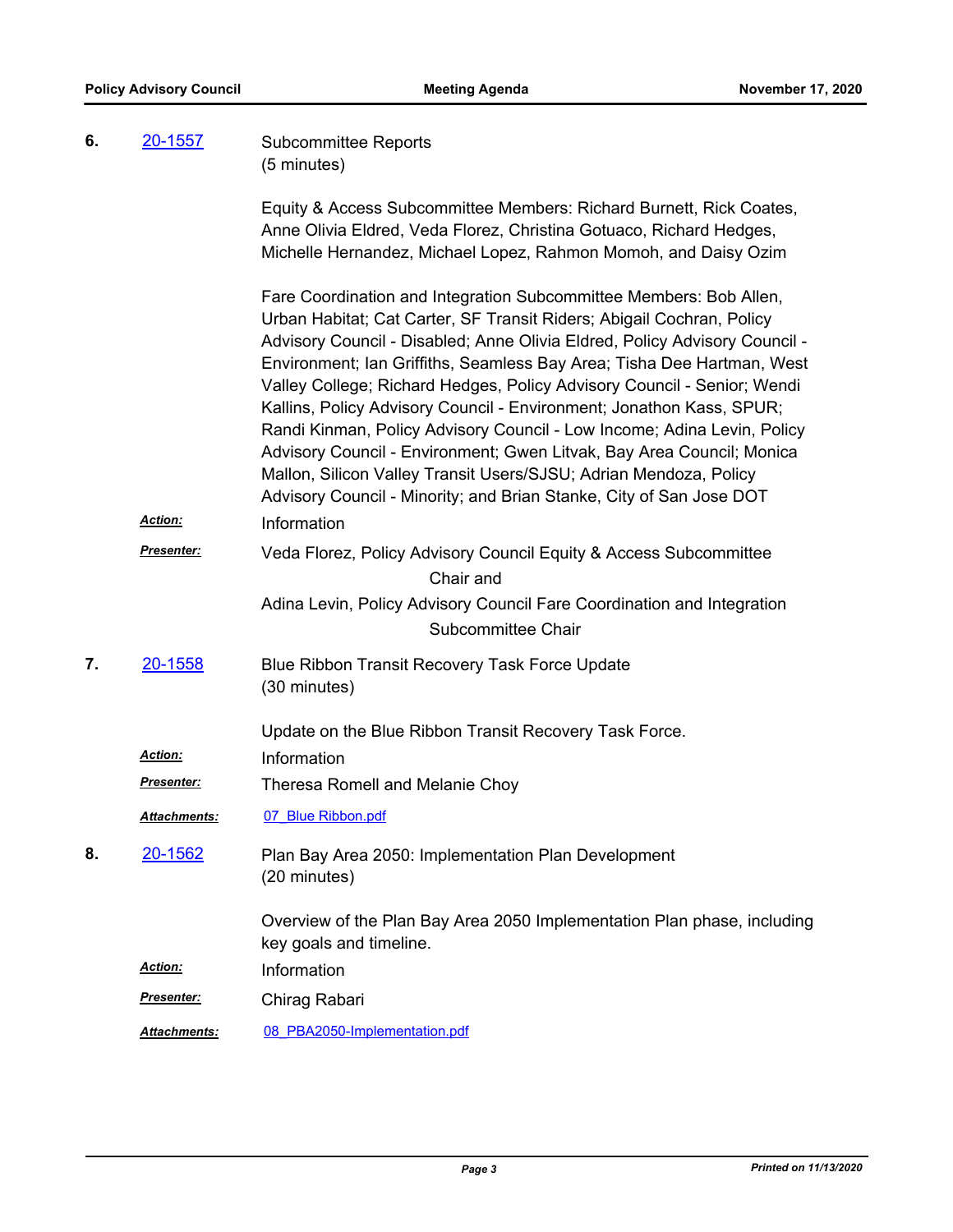| 9.  | 20-1563           | 2020 Legislative Outcomes<br>(20 minutes)                                                                                   |
|-----|-------------------|-----------------------------------------------------------------------------------------------------------------------------|
|     |                   | Overview of legislative outcomes in Sacramento and Washington, D.C.<br>relative to our adopted 2020 Joint Advocacy Program. |
|     | Action:           | Information                                                                                                                 |
|     | <u>Presenter:</u> | Rebecca Long                                                                                                                |
|     | Attachments:      | 09 2020 Legislative Outcomes.pdf                                                                                            |
| 10. | 20-1584           | Draft 2021 Joint Advocacy Program<br>(20 minutes)                                                                           |
|     | <u>Action:</u>    | Draft of the 2021 Joint MTC ABAG Advocacy Program.<br>Information                                                           |
|     | <u>Presenter:</u> | Rebecca Long                                                                                                                |
|     | Attachments:      | 10 2021 Draft Joint Advocacy Program.pdf                                                                                    |
| 11. | 20-1559           | <b>Staff Liaison Report</b><br>(5 minutes)                                                                                  |
|     |                   | Relevant MTC policy decisions and other activities.                                                                         |
|     | Action:           | Information                                                                                                                 |
|     | <u>Presenter:</u> | Marti Paschal, Staff Liaison                                                                                                |
|     | Attachments:      | 11 Staff Liaison Report November 2020.pdf                                                                                   |
| 12. | 20-1560           | <b>Council Member Reports</b><br>(10 minutes)                                                                               |
|     | Action:           | Members of the Council may report on locally relevant issues or events.<br>Information                                      |
|     | <u>Presenter:</u> | Randi Kinman, Council Chair                                                                                                 |
| 13. | 20-1561           | <b>New Business</b><br>(5 minutes)                                                                                          |
|     |                   | Members of the Council may bring up new business for discussion or<br>addition to a future agenda.                          |
|     | Action:           | <b>Discussion</b>                                                                                                           |
|     | Presenter:        | Randi Kinman, Council Chair                                                                                                 |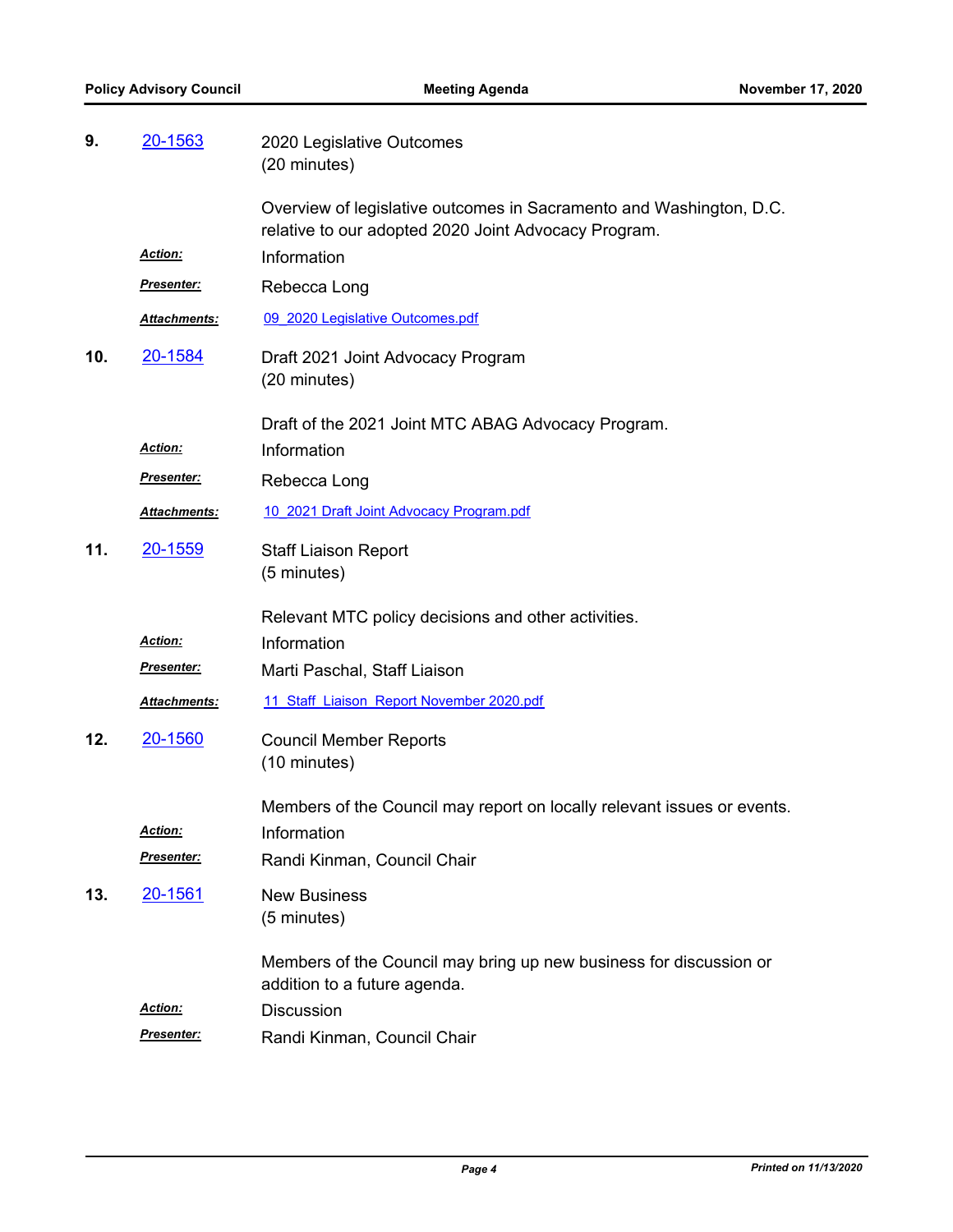### **14. Adjournment / Next Meeting**

**The next meeting of the Policy Advisory Council will be held Wednesday, December 9, 2020 at 1:35 p.m. at the Bay Area Metro Center, 375 Beale Street, San Francisco, CA or remotely and by webcast as appropriate depending on the status of any shelter in place orders. Any changes to the schedule will be duly noticed to the public.**